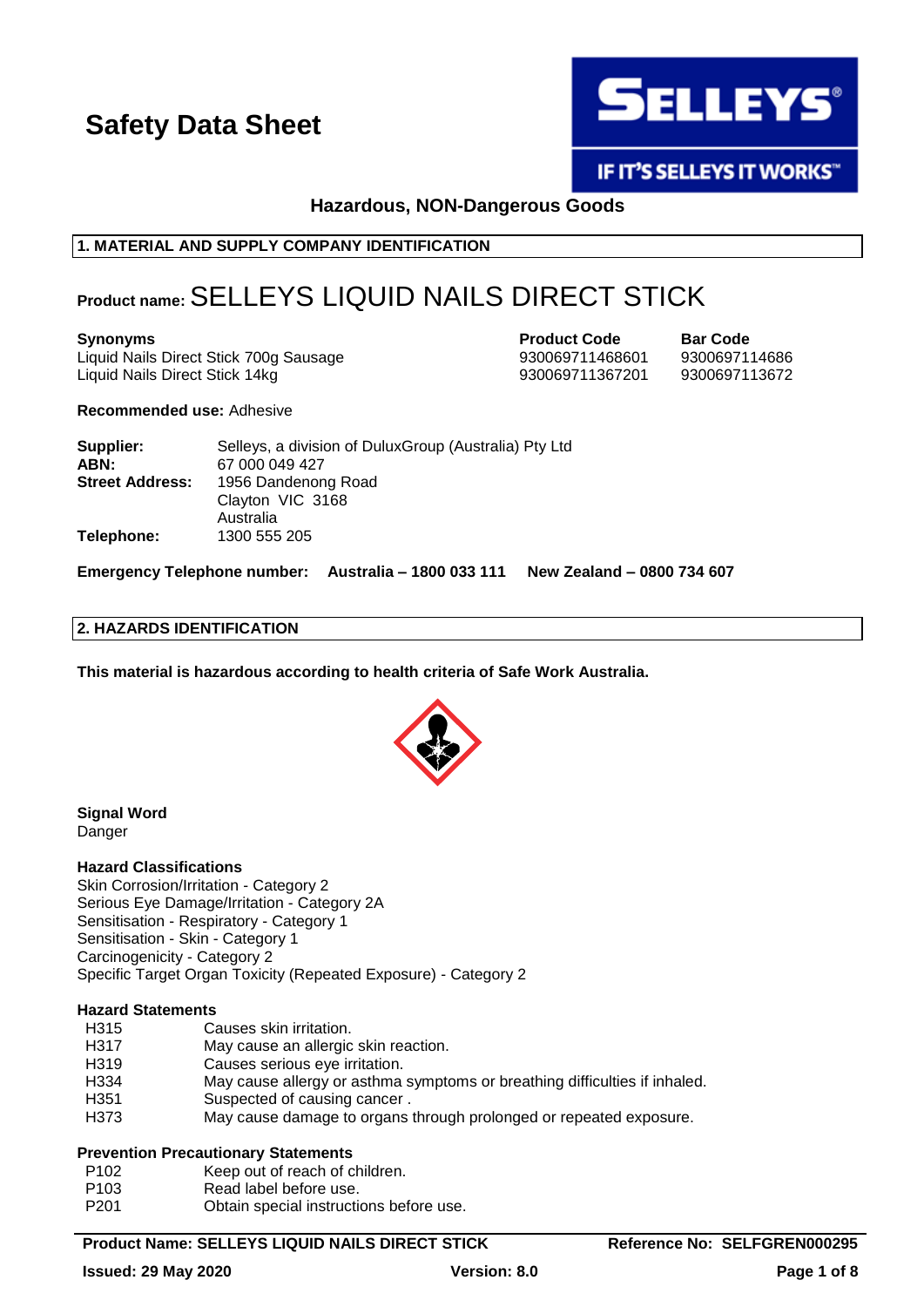

### **IF IT'S SELLEYS IT WORKS"**

- P202 Do not handle until all safety precautions have been read and understood.
- P260 Do not breathe dust, fume, gas, mist, vapours or spray.
- P264 Wash hands, face and all exposed skin thoroughly after handling.
- P272 Contaminated work clothing should not be allowed out of the workplace.
- P281 Use personal protective equipment as required.
- P285 In case of inadequate ventilation wear respiratory protection.

#### **Response Precautionary Statements**

| P <sub>101</sub> | If medical advice is needed, have product container or label at hand.                   |
|------------------|-----------------------------------------------------------------------------------------|
| P302+P352        | IF ON SKIN: Wash with plenty of soap and water.                                         |
| P304+P341        | IF INHALED: If breathing is difficult, remove victim to fresh air and keep at rest in a |
|                  | position comfortable for breathing.                                                     |
| P305+P351+P338   | IF IN EYES: Rinse cautiously with water for several minutes. Remove contact             |
|                  | lenses, if present and easy to do. Continue rinsing.                                    |
| P308+P313        | IF exposed or concerned: Get medical advice/attention.                                  |
| P333+P313        | If skin irritation or rash occurs: Get medical advice/attention.                        |
| P337+P313        | If eye irritation persists: Get medical advice/attention.                               |
| P342+P311        | If experiencing respiratory symptoms: Call a POISON CENTRE or doctor/physician.         |
| P362             | Take off contaminated clothing and wash before reuse.                                   |

#### **Storage Precautionary Statement**

P405 Store locked up.

#### **Disposal Precautionary Statement**

P501 Dispose of contents/container in accordance with local, regional, national and international regulations.

**Poison Schedule:** Not Applicable

#### **DANGEROUS GOOD CLASSIFICATION**

Not classified as Dangerous Goods by the criteria of the "Australian Code for the Transport of Dangerous Goods by Road & Rail" and the "New Zealand NZS5433: Transport of Dangerous Goods on Land".

| <b>3. COMPOSITION INFORMATION</b>                                    |            |                   |
|----------------------------------------------------------------------|------------|-------------------|
| <b>CHEMICAL ENTITY</b>                                               | CAS NO     | <b>PROPORTION</b> |
| Modified methane diisocyanate                                        | 39420-98-9 | 10 - 30 $%$ (w/w) |
| Isocyanic acid, polymethylenepolyphenylene ester                     | 9016-87-9  | $1 - 10 \%$ (w/w) |
| Benzene, 1-isocyanato-2-[(4-isocyanatophenyl)methyl]-                | 5873-54-1  | $1 - 10 \%$ (w/w) |
| 4, 4' - diphenylmethane diisocyanate (MDI)                           | 101-68-8   | $1 - 10 \%$ (w/w) |
| Benzenesulfonyl isocyanate, 4-methyl-                                | 4083-64-1  | $<$ 1 % (w/w)     |
| Ingredients determined to be non-hazardous or below reporting limits |            | <b>Balance</b>    |
|                                                                      |            | 100%              |

#### **4. FIRST AID MEASURES**

If poisoning occurs, contact a doctor or Poisons Information Centre (Phone Australia 131 126, New Zealand 0800 764 766).

**Inhalation:** Effects may be delayed. Remove victim from exposure - avoid becoming a casualty. Remove contaminated clothing and loosen remaining clothing. Allow patient to assume most comfortable position and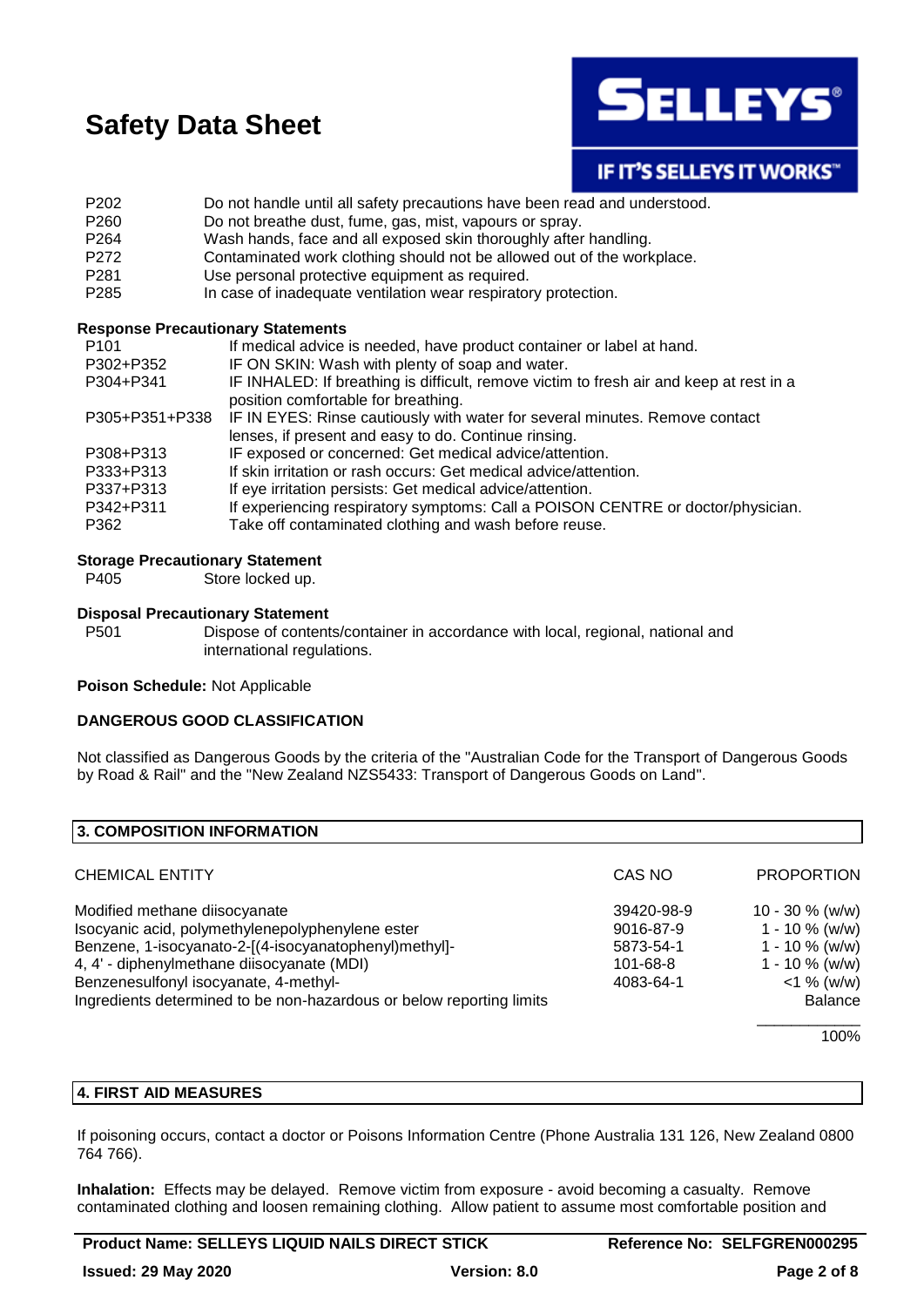**ELLEYS** 

**IF IT'S SELLEYS IT WORKS"** 

keep warm. Keep at rest until fully recovered. If breathing laboured and patient cyanotic (blue), ensure airways are clear and have a qualified person give oxygen through a facemask. If breathing has stopped apply artificial respiration at once. In the event of cardiac arrest, apply external cardiac massage. Seek immediate medical advice.

**Skin Contact:** Effects may be delayed. If skin or hair contact occurs, immediately remove contaminated clothing and flush skin and hair with running water. Continue flushing with water until advised to stop by the Poisons Information Centre or a Doctor; or for 15 minutes and transport to Doctor or Hospital.

**Eye contact:** If in eyes, hold eyelids apart and flush the eyes continuously with running water. Continue flushing until advised to stop by the Poisons Information Centre or a Doctor; or for at least 15 minutes and transport to Doctor or Hospital.

**Ingestion:** Rinse mouth with water. If swallowed, do NOT induce vomiting. Give a glass of water to drink. Never give anything by the mouth to an unconscious patient. If vomiting occurs give further water. Seek medical advice.

**PPE for First Aiders:** Wear safety shoes, overalls, gloves, safety glasses. Available information suggests that gloves made from nitrile rubber should be suitable for intermittent contact. However, due to variations in glove construction and local conditions, the user should make a final assessment. Always wash hands before smoking, eating, drinking or using the toilet. Wash contaminated clothing and other protective equipment before storing or re-using.

**Notes to physician:** Treat symptomatically. Effects may be delayed.

#### **5. FIRE FIGHTING MEASURES**

**Hazchem Code:** Not applicable.

**Suitable extinguishing media:** If material is involved in a fire use water fog (or if unavailable fine water spray), alcohol resistant foam, standard foam, dry agent (carbon dioxide, dry chemical powder).

**Specific hazards:** Combustible material.

**Fire fighting further advice:** On burning or decomposing may emit toxic fumes. Fire fighters to wear selfcontained breathing apparatus and suitable protective clothing if risk of exposure to vapour or products of combustion or decomposition.

#### **6. ACCIDENTAL RELEASE MEASURES**

#### **SMALL SPILLS**

Wear protective equipment to prevent skin and eye contamination. Avoid inhalation of vapours or dust. Wipe up with absorbent (clean rag or paper towels). Collect and seal in properly labelled containers or drums for disposal.

#### **LARGE SPILLS**

Clear area of all unprotected personnel. Slippery when spilt. Avoid accidents, clean up immediately. Wear protective equipment to prevent skin and eye contamination and the inhalation of dust. Work up wind or increase ventilation. Cover with damp absorbent (inert material, sand or soil). Sweep or vacuum up, but avoid generating dust. Collect and seal in properly labelled containers or drums for disposal. If contamination of crops, sewers or waterways has occurred advise local emergency services.

#### **Dangerous Goods - Initial Emergency Response Guide No:** Not applicable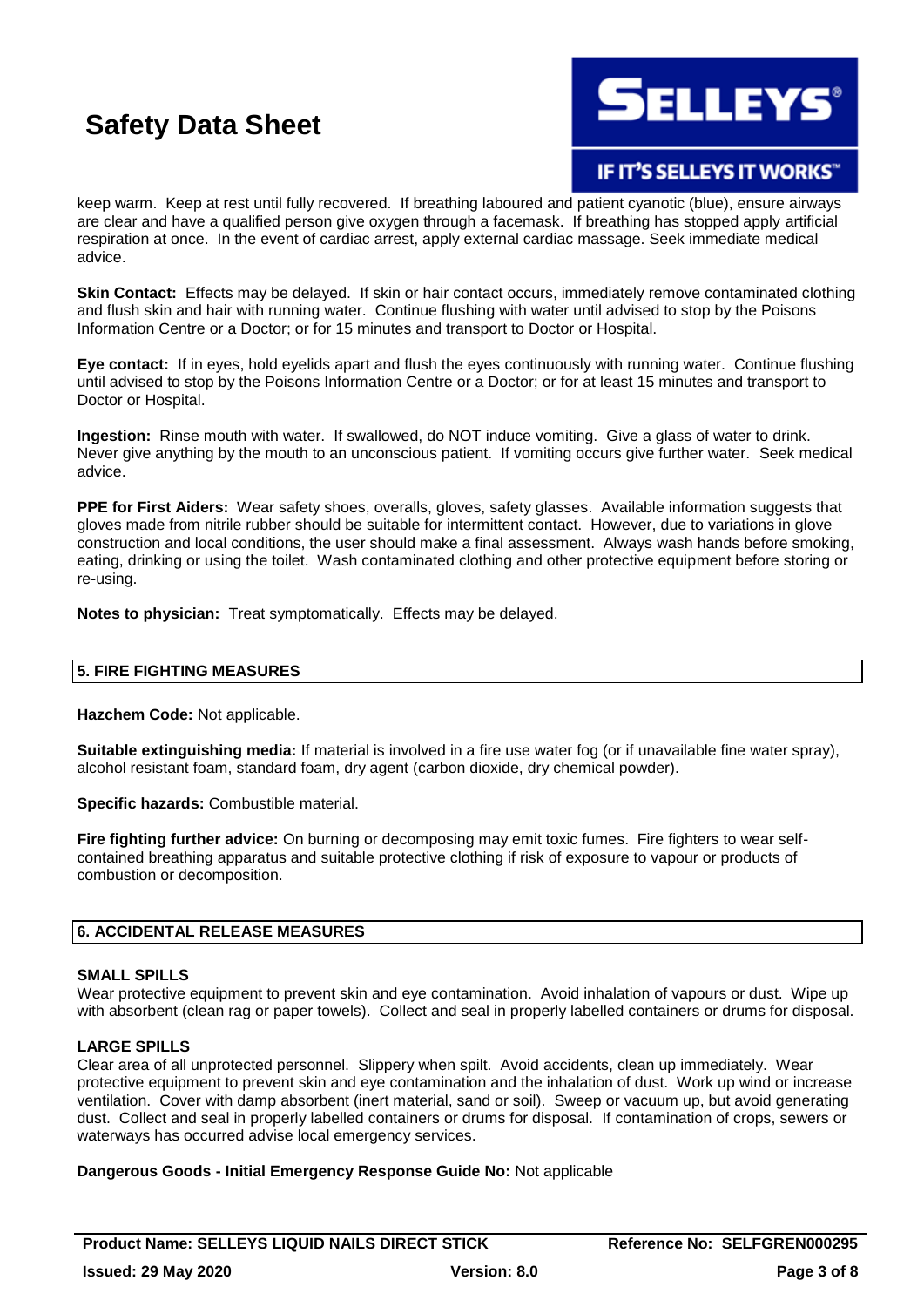

#### **7. HANDLING AND STORAGE**

**Handling:** Avoid eye contact and skin contact. Avoid inhalation of dust.

**Storage:** Store in a cool, dry, well-ventilated place and out of direct sunlight. Store away from foodstuffs. Store away from incompatible materials described in Section 10. Store away from sources of heat and/or ignition. Store locked up. Keep container standing upright. Keep containers closed when not in use - check regularly for spills.

#### **8. EXPOSURE CONTROLS / PERSONAL PROTECTION**

#### **National occupational exposure limits:**

|                                                                   | TWA    |       | STEL   |       | <b>NOTICES</b> |
|-------------------------------------------------------------------|--------|-------|--------|-------|----------------|
|                                                                   | ppm    | ma/m3 | ppm    | ma/m3 |                |
| Isocyanates, all (as-NCO)<br>Methylene bisphenyl isocyanate (MDI) | $\sim$ | 0.02  | $\sim$ | 0.07  | Sen            |

As published by Safe Work Australia.

TWA - The time-weighted average airborne concentration over an eight-hour working day, for a five-day working week over an entire working life.

STEL (Short Term Exposure Limit) - the average airborne concentration over a 15 minute period which should not be exceeded at any time during a normal eight-hour workday.

'Sen' Notice - sensitiser. The substance can cause a specific immune response in some people. An affected individual may subsequently react to exposure to minute levels of that substance.

These Exposure Standards are guides to be used in the control of occupational health hazards. All atmospheric contamination should be kept to as low a level as is workable. These exposure standards should not be used as fine dividing lines between safe and dangerous concentrations of chemicals. They are not a measure of relative toxicity.

If the directions for use on the product label are followed, exposure of individuals using the product should not exceed the above standard. The standard was created for workers who are routinely, potentially exposed during product manufacture.

**Biological Limit Values:** As per the "National Model Regulations for the Control of Workplace Hazardous Substances (Safe Work Australia)" the ingredients in this material do not have a Biological Limit Allocated.

**Engineering Measures:** Ensure ventilation is adequate to maintain air concentrations below Exposure Standards. Use only in well ventilated areas. Avoid generating and inhaling dusts. Use with local exhaust ventilation or while wearing dust mask. Vapour heavier than air - prevent concentration in hollows or sumps. Do NOT enter confined spaces where vapour may have collected.

**Personal Protection Equipment:** SAFETY SHOES, OVERALLS, GLOVES, SAFETY GLASSES.

Wear safety shoes, overalls, gloves, safety glasses. Available information suggests that gloves made from nitrile rubber should be suitable for intermittent contact. However, due to variations in glove construction and local conditions, the user should make a final assessment. Always wash hands before smoking, eating, drinking or using the toilet. Wash contaminated clothing and other protective equipment before storing or re-using.

**Hygiene measures:** Keep away from food, drink and animal feeding stuffs. When using do not eat, drink or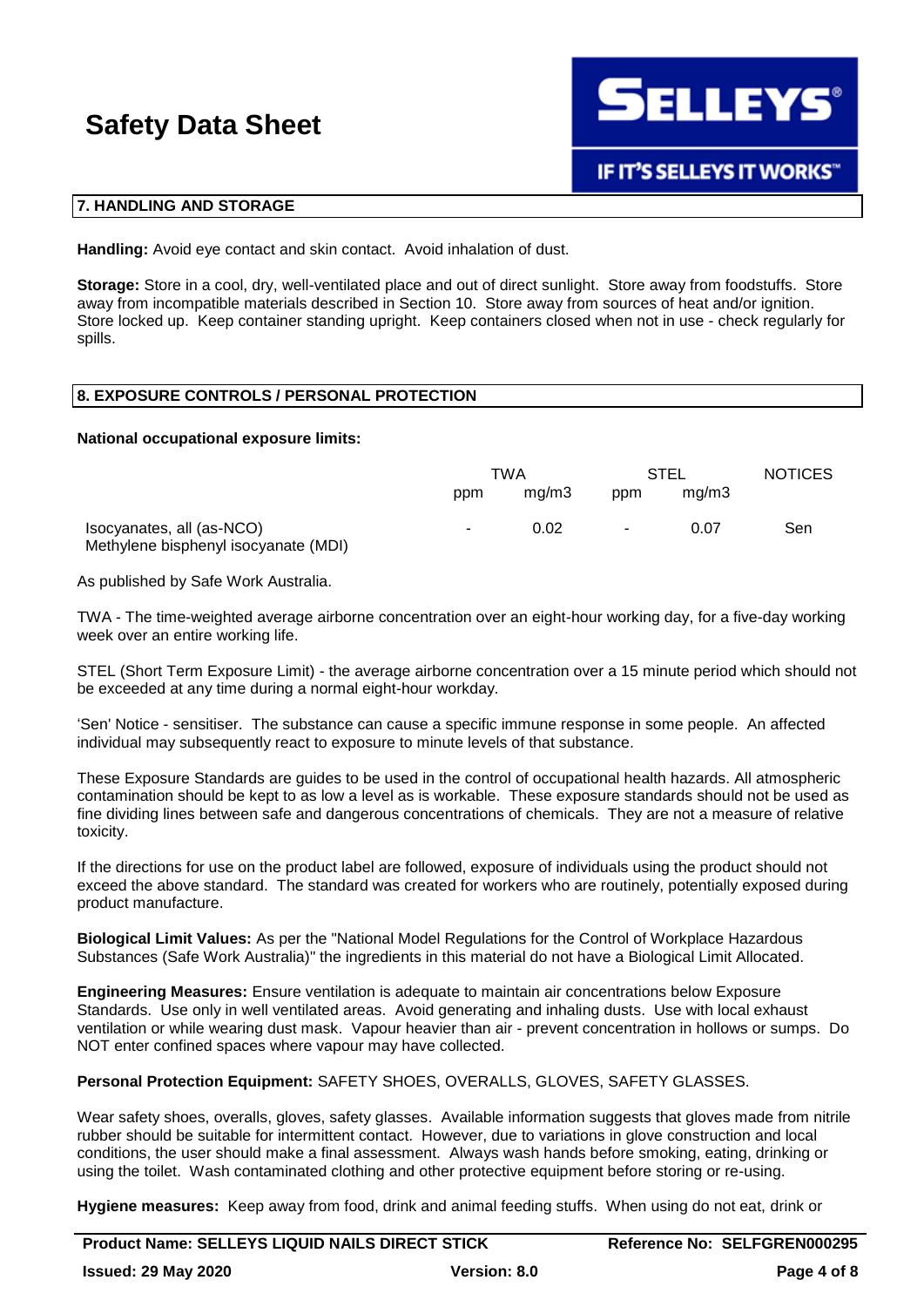

### **IF IT'S SELLEYS IT WORKS"**

smoke. Wash hands prior to eating, drinking or smoking. Avoid contact with clothing. Avoid eye contact and skin contact. Avoid inhalation of dust. Ensure that eyewash stations and safety showers are close to the workstation location.

#### **9. PHYSICAL AND CHEMICAL PROPERTIES**

| Form:<br>Colour:<br>Odour:              | Paste<br>Brown or grey<br>Characteristic |                                  |
|-----------------------------------------|------------------------------------------|----------------------------------|
| Solubility:<br><b>Specific Gravity:</b> |                                          | Insoluble in water<br>1.45       |
|                                         | <b>Relative Vapour Density (air=1):</b>  | >1                               |
| Vapour Pressure (20 °C):                |                                          | N Av                             |
| Flash Point (°C):                       |                                          | $>100$ (CC)                      |
| Flammability Limits (%):                |                                          | N App                            |
| Autoignition Temperature (°C):          |                                          | N Av                             |
| Melting Point/Range (°C):               |                                          | N Av                             |
| <b>Boiling Point/Range (°C):</b>        |                                          | 242                              |
| pH:                                     |                                          | N App                            |
| <b>Viscosity:</b>                       |                                          | >21 mm <sup>2</sup> /sec @ 40 °C |
| Total VOC (g/Litre):                    |                                          | N Av                             |

(Typical values only - consult specification sheet)  $N Av = Not available, N App = Not applicable$ 

#### **10. STABILITY AND REACTIVITY**

**Chemical stability:** This material is thermally stable when stored and used as directed.

**Conditions to avoid:** Elevated temperatures and sources of ignition.

**Incompatible materials:** Oxidising agents.

**Hazardous decomposition products:** Oxides of carbon and nitrogen, smoke and other toxic fumes.

**Hazardous reactions:** No known hazardous reactions.

#### **11. TOXICOLOGICAL INFORMATION**

No adverse health effects expected if the product is handled in accordance with this Safety Data Sheet and the product label. Symptoms or effects that may arise if the product is mishandled and overexposure occurs are:

#### **Acute Effects**

**Inhalation:** Material may be an irritant to mucous membranes and respiratory tract. A respiratory sensitiser. Can cause possible allergic reactions.

**Skin contact:** Contact with skin will result in irritation. A skin sensitiser. Repeated or prolonged skin contact may lead to allergic contact dermatitis.

**Ingestion:** Swallowing can result in nausea, vomiting and irritation of the gastrointestinal tract.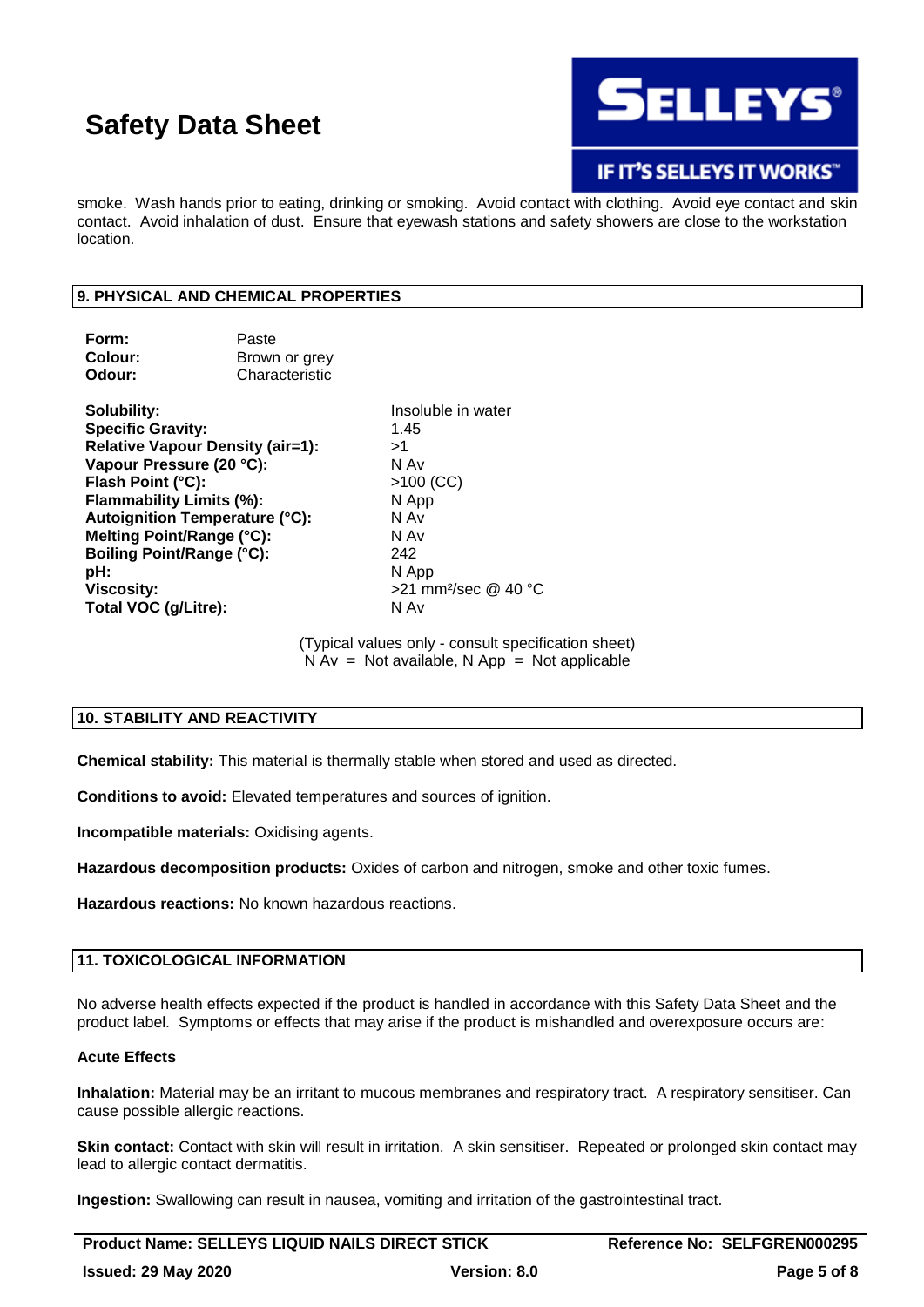

IF IT'S SELLEYS IT WORKS"

**Eye contact:** An eye irritant. Exposure to the dust may cause discomfort due to particulate nature. May cause physical irritation to the eyes.

#### **Acute toxicity**

**Inhalation:** This material has been classified as non-hazardous. Acute toxicity estimate (based on ingredients):  $LC50 > 5$  mg/L

**Skin contact:** This material has been classified as non-hazardous. Acute toxicity estimate (based on ingredients): >2,000 mg/Kg bw

**Ingestion:** This material has been classified as non-hazardous. Acute toxicity estimate (based on ingredients): >2,000 mg/Kg bw

**Corrosion/Irritancy:** Eye: this material has been classified as a Category 2A Hazard (reversible effects to eyes). Skin: this material has been classified as a Category 2 Hazard (reversible effects to skin).

**Sensitisation:** Inhalation: this material has been classified as a Category 1 Hazard (respiratory sensitiser). Skin: this material has been classified as a Category 1 Hazard (skin sensitiser).

**Aspiration hazard:** This material has been classified as non-hazardous.

**Specific target organ toxicity (single exposure):** This material has been classified as non-hazardous.

#### **Chronic Toxicity**

**Mutagenicity:** This material has been classified as non-hazardous.

**Carcinogenicity:** This material has been classified as a Category 2 Hazard.

**Reproductive toxicity (including via lactation):** This material has been classified as non-hazardous.

**Specific target organ toxicity (repeat exposure):** This material has been classified as a Category 2 Hazard.

#### **12. ECOLOGICAL INFORMATION**

Avoid contaminating waterways.

**Acute aquatic hazard:** This material has been classified as non-hazardous. Acute toxicity estimate (based on ingredients): >100 mg/L

**Long-term aquatic hazard:** This material has been classified as non-hazardous. Non-rapidly or rapidly degradable substance for which there are adequate chronic toxicity data available OR in the absence of chronic toxicity data, Acute toxicity estimate (based on ingredients): >100 mg/L, where the substance is not rapidly degradable and/or BCF  $<$  500 and/or log K<sub>ow</sub>  $<$  4.

**Ecotoxicity:** No information available.

**Persistence and degradability:** No information available.

**Bioaccumulative potential:** No information available.

**Mobility:** No information available.

#### **13. DISPOSAL CONSIDERATIONS**

**Product Name: SELLEYS LIQUID NAILS DIRECT STICK Reference No: SELFGREN000295**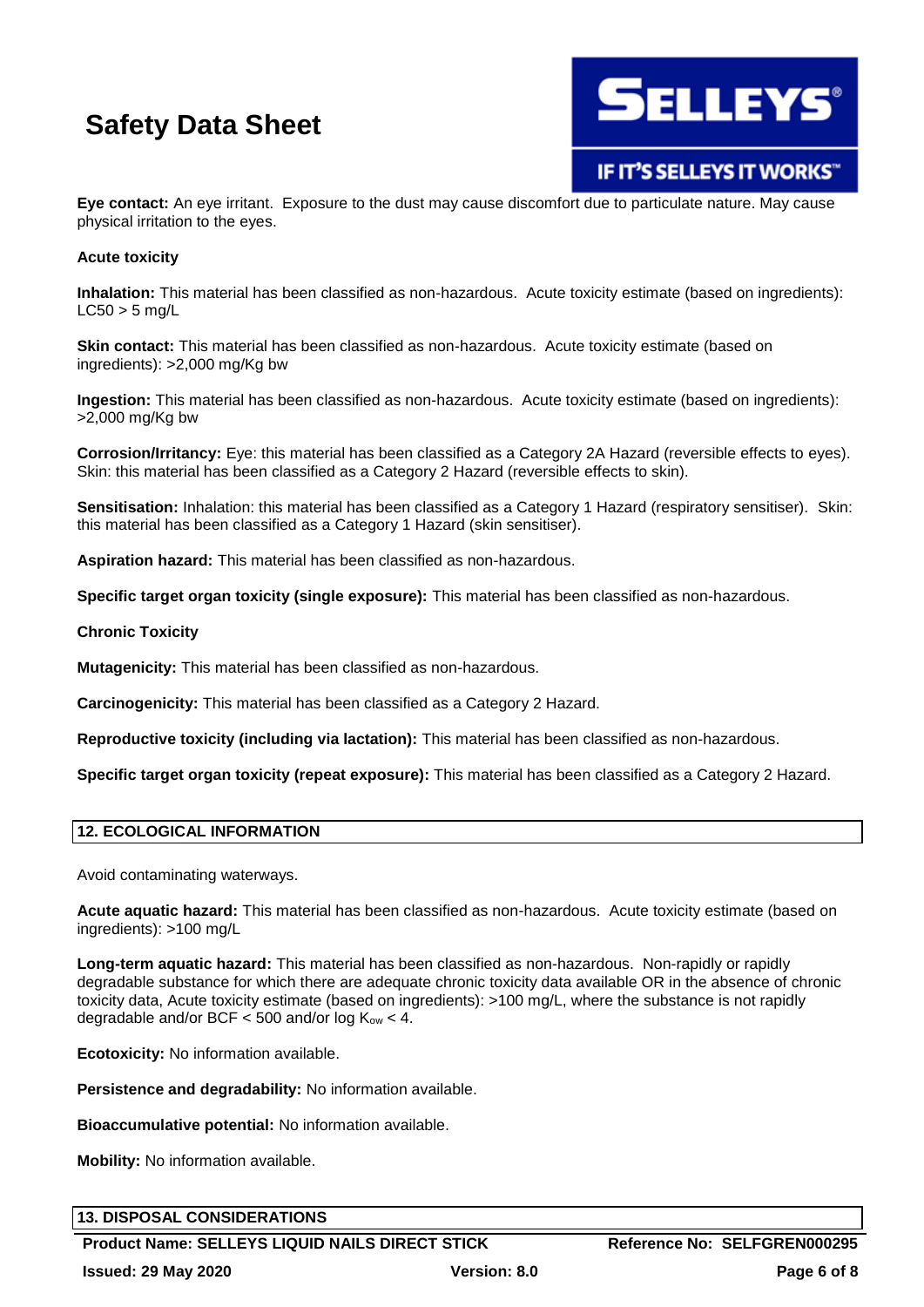

Persons conducting disposal, recycling or reclamation activities should ensure that appropriate personal protection equipment is used, see "Section 8. Exposure Controls and Personal Protection" of this SDS.

If possible material and its container should be recycled. If material or container cannot be recycled, dispose in accordance with local, regional, national and international Regulations.

#### **14. TRANSPORT INFORMATION**

#### **ROAD AND RAIL TRANSPORT**

Not classified as Dangerous Goods by the criteria of the "Australian Code for the Transport of Dangerous Goods by Road & Rail" and the "New Zealand NZS5433: Transport of Dangerous Goods on Land".

#### **MARINE TRANSPORT**

Not classified as Dangerous Goods by the criteria of the International Maritime Dangerous Goods Code (IMDG Code) for transport by sea.

#### **AIR TRANSPORT**

Not classified as Dangerous Goods by the criteria of the International Air Transport Association (IATA) Dangerous Goods Regulations for transport by air.

#### **15. REGULATORY INFORMATION**

#### **This material is not subject to the following international agreements:**

Montreal Protocol (Ozone depleting substances) The Stockholm Convention (Persistent Organic Pollutants) The Rotterdam Convention (Prior Informed Consent) Basel Convention (Hazardous Waste) International Convention for the Prevention of Pollution from Ships (MARPOL)

#### **This material/constituent(s) is covered by the following requirements:**

• All components of this product are listed on or exempt from the Australian Inventory of Chemical Substances (AICS).

• All components of this product are listed on or exempt from the New Zealand Inventory of Chemical (NZIoC).

**HSNO Group Standard:** HSR002679 - Surface Coatings and Colourants (Toxic [6.7]) Group Standard

#### **16. OTHER INFORMATION**

Reason for issue: Revised

This Safety Data Sheet has been prepared by Chemical Data Services Pty Ltd (chemdata.com.au) on behalf of its client.

Safety Data Sheets are updated frequently. Please ensure that you have a current copy.

This SDS summarises at the date of issue our best knowledge of the health and safety hazard information of the product, and in particular how to safely handle and use the product in the workplace. Since DuluxGroup (Australia) Pty Ltd and DuluxGroup (New Zealand) Pty Ltd cannot anticipate or control the conditions under which the product may be used, each user must, prior to usage, review this SDS in the context of how the user intends to handle and use the product in the workplace.

If clarification or further information is needed to ensure that an appropriate assessment can be made, the user